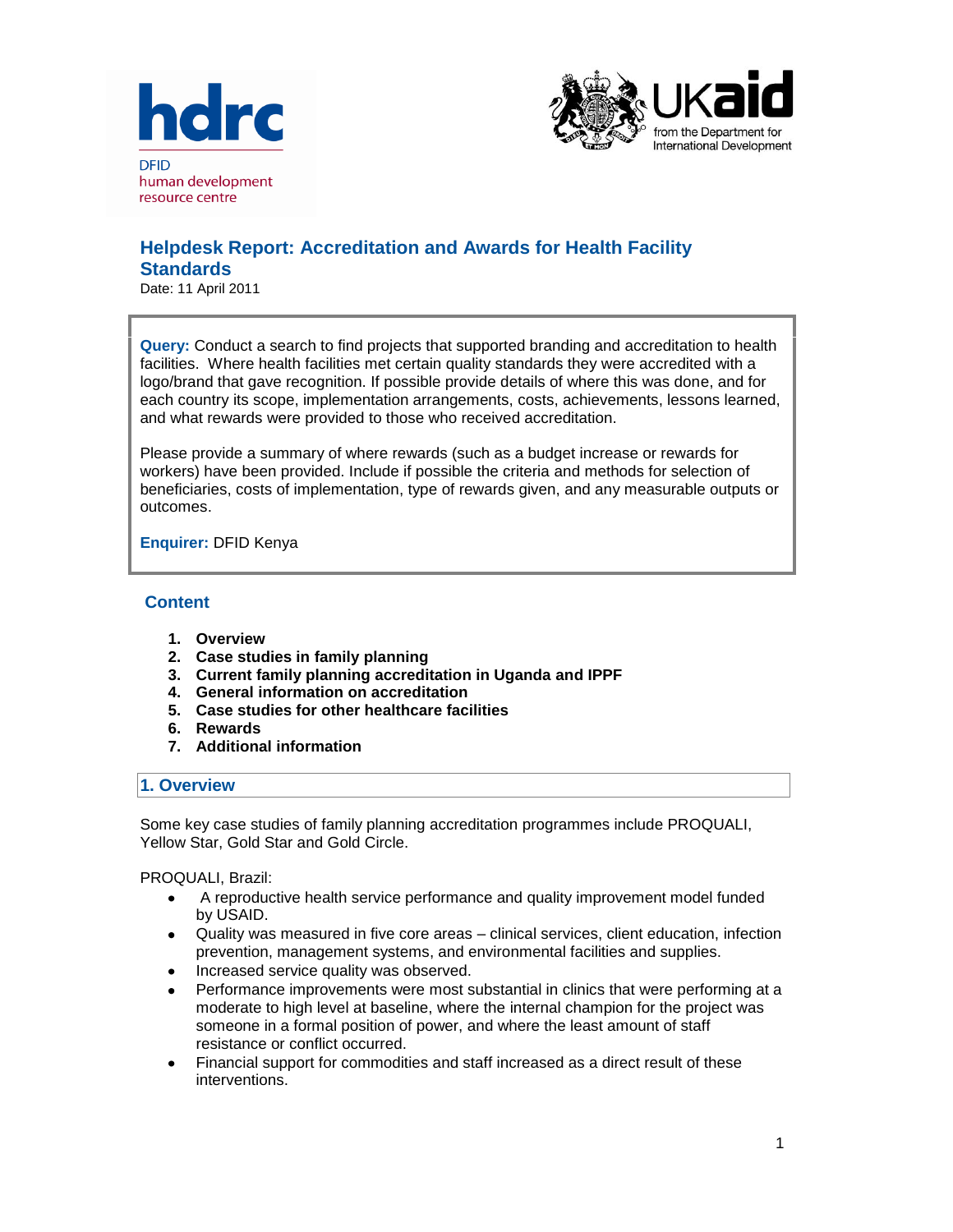- Positive changes in client satisfaction, service delivery and utilisation statistics were also observed.
- Service quality improvements were achieved but only following a considerable amount of training and technical assistance that may be impractical to implement if PROQUALI is taken to scale.

Yellow Star, Uganda:

- Established by the Ugandan Ministry of Health (MOH) with USAID and the DISH II project in 2000.
- A facility is awarded a Yellow Star from the MOH if it successfully reaches and maintains a set of 35 basic standards of care.
- It improves quality of care, encourages improved performance among health workers and promotes the utilisation of health facilities.
- Government and NGO facilities initially met 46.8% of the programmes basic standards, increased to 64.8% after 3 months.
- Key success factors were ongoing support from the MOH and a highly publicised ceremony for the first facility to receive the Yellow Star.

Gold Star, Egypt:

- Designed to increase public sector's involvement and achieve higher standards of quality of family planning services.
- The accreditation process involved 3 steps promoting quality to providers, promoting certified clinics, and associating the certified clinics with an easily recognisable symbol.
- Success included an increase in contraceptive prevalence from 47.9 to 54.5%.
- Strategic alliance between two ministries (Health and Information) was a factor in the success.
- A multimedia campaign advertising the locations of Gold Star providers was  $\bullet$ important.

Gold Circle, West Africa:

- Initiative of the regional Family Health and AIDS in West and Central Africa Project (SFPS) that focused on quality of care.
- A mass media campaign implemented by Johns Hopkins University Center for Communication Programs (JHU/CCP) that included TV spots, radio broadcasts, and posters.
- Posters showed the Gold Circle Campaign logo (a smiling provider with outstretched hand) and the slogan, "We are here to listen to you".
- To receive the quality award the clinic was required to stock a range of family  $\bullet$ planning methods, employ competent and informative counsellors, have minimal waiting times, report clinical data regularly and practice safe infection prevention techniques.
- A significant increase in the quality of family planning services was noted within the first six months of the campaign.
- Of the 206 participating SFPS clinics in the project countries, 98 (47.6%) were accredited Gold Circle clinics.
- Exit surveys conducted when a new client completed a visit showed a great satisfaction with the performance of the accredited clinics.
- Success was due to dialogue between providers and community representatives that  $\bullet$ empowered the community to demand and maintain improvements and gave them a sense of ownership.

Literature on accreditation mostly did not explicitly mention rewards. The PROQUALI example does note that financial support was given to commodities and staff as a direct result of the scheme.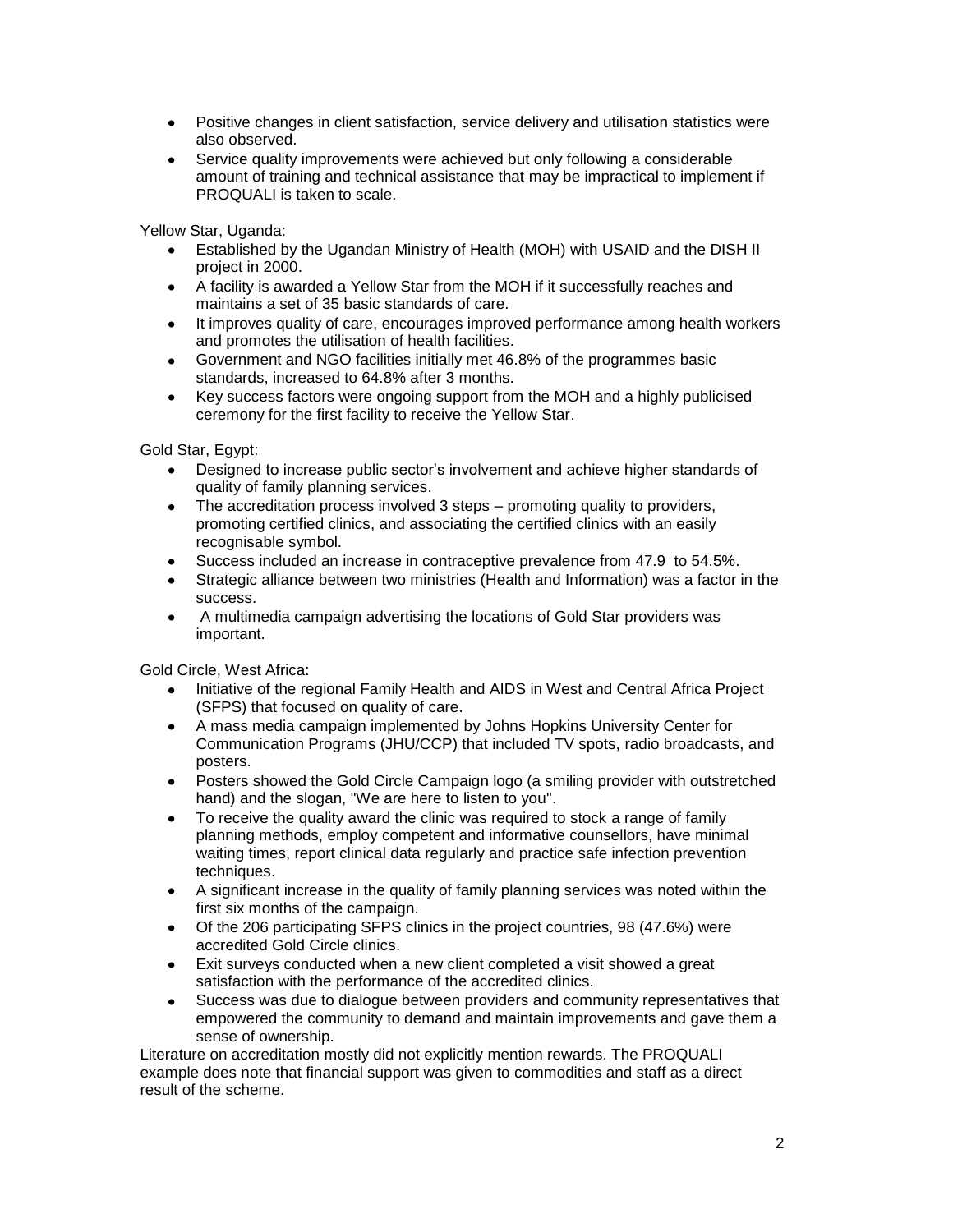Recent literature on reward-based health schemes was found where accreditation is sometimes mentioned. This is generally known as pay-for-performance (P4P), results-based financing (RBF), performance-based financing or output-based aid. Section 8 lists and outlines some examples. Abstracts of these documents have been included but it was not possible within the scope of this study to investigate each one to draw out detailed information. Case studies are from DRC, Egypt, Uganda, Kenya, Belize and Rwanda.

## **2. Case studies in family planning**

## **PROQUALI: Development and Dissemination of a Primary Care Center Accreditation Model for Performance and Quality Improvement in Reproductive Health Services in Northern Brazil**

Blak, S.M. et al., *JHPIEGO*, 1999 <http://www.jhpiego.jhu.edu/resources/pubs/TR/tr9903sum.htm> (Executive Summary only) A paper copy of the report can be ordered for free [http://www.jhpiego.org/scripts/pubs/product\\_detail.asp?product\\_id=42](http://www.jhpiego.org/scripts/pubs/product_detail.asp?product_id=42)

PROQUALI is a comprehensive, coordinated and innovative reproductive health (RH) service performance and quality improvement accreditation model funded by USAID. PROQUALI was developed to improve performance and quality and increase access to RH services at the primary healthcare level in north-eastern Brazil. The training and technical assistance activities of the three previously independent cooperating agencies were integrated and applied during PROQUALI to help demonstration sites achieve state-approved RH service quality standards and accreditation. During the pilot demonstration phase, Phase I, the accreditation model was developed and field-tested in five primary health clinics in the states of Bahia and Ceará.

Specific competencies, defined as part of the state reproductive health service guidelines (RHSGs), serve as minimal standards for service delivery point (SDP) practices, against which clinic level performance is observed and performance and quality improvements are promoted over time.

During Phase I, RH service quality was measured in five core areas as part of the accreditation process:

- clinical services
- $\bullet$ client education
- infection prevention
- management systems
- environmental facilities and supplies  $\bullet$

Results:

- Four of five participating clinics received accreditation at the end of an 18-month  $\bullet$ demonstration project period.
- A dramatic increase in service quality was observed within all five participating health clinics.
- $\bullet$ Performance improvements were most substantial in clinics that were performing at a moderate to high level at baseline, where the internal champion for the project was someone in a formal position of power, and where the least amount of staff resistance or conflict occurred.
- Changes were least evident in the physical facilities and environment performance assessment areas.
- Health agency and participating clinic personnel and clients were all positive about the success of the project.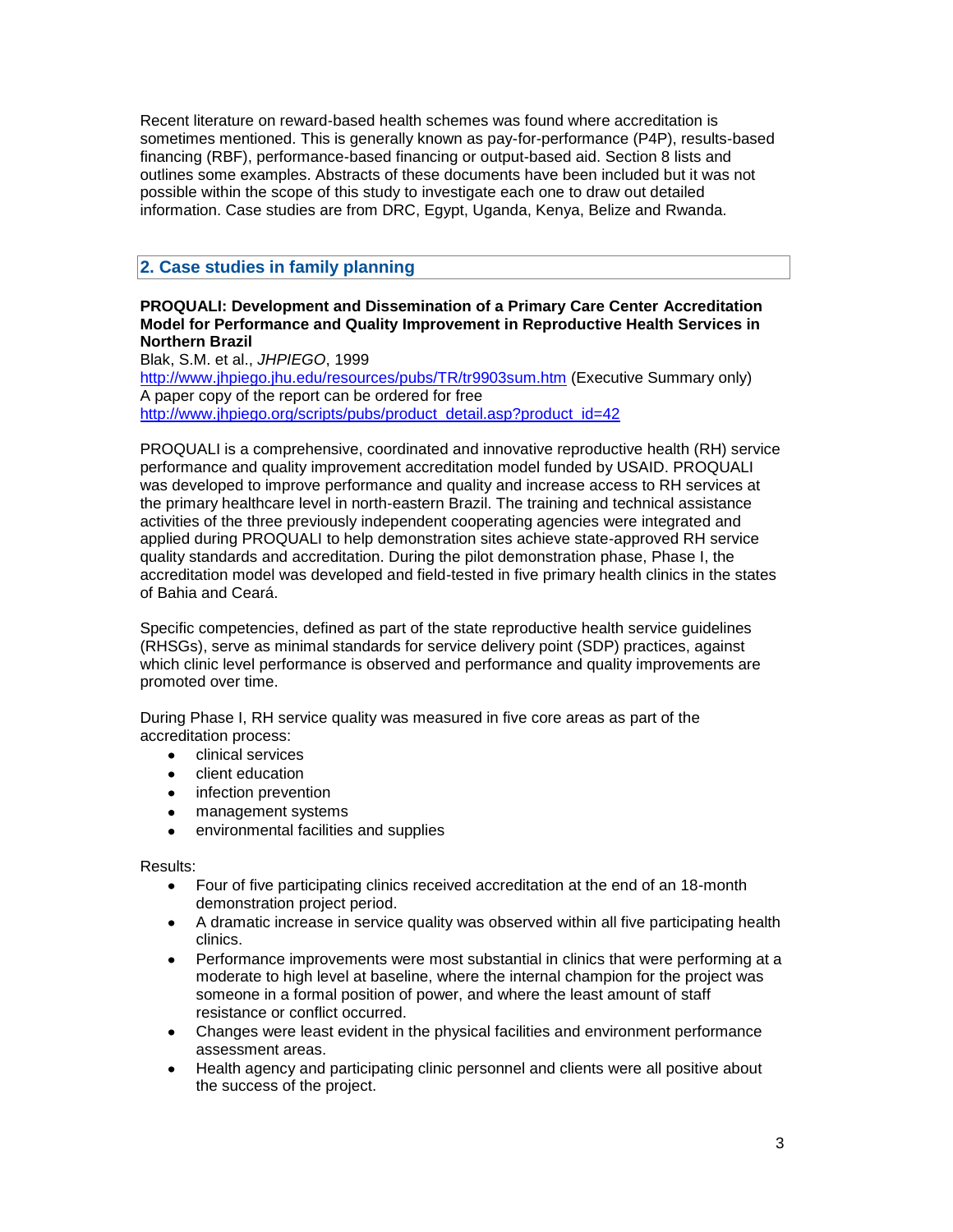- Financial support for commodities and staff increased as a direct result of these interventions.
- Positive changes in client satisfaction, service delivery and utilisation statistics were also observed.

Conclusions and recommendations:

- Service quality improvements were achieved but only following a considerable amount of training and technical assistance that will be impractical to implement when PROQUALI is taken to scale.
- The next phase needs to strengthen infrastructure supports and improvement efficiencies to ensure model institutionalisation and sustainability beyond the USAIDfunded period.
- A need to test for most effective and cost efficient strategies for the next phase.

## **Best Practices in Accreditation**

*Best Practices Update*, March 2004 [http://www.phishare.org/files/2252\\_BP\\_Update\\_Accreditation.pdf](http://www.phishare.org/files/2252_BP_Update_Accreditation.pdf)

This document outlines three case studies highlighting best practice in accreditation.

Yellow Star, Uganda:

- Established by the Ugandan Ministry of Health (MOH) with USAID and the DISH II project in 2000.
- A facility is awarded a Yellow Star from the MOH if it successfully reaches and maintains a set of 35 basic standards of care.
- It improves quality of care, encourages improved performance among health workers and promotes the utilisation of health facilities.
- Key success factors were ongoing support from the MOH and a highly publicised ceremony for the first facility to receive the Yellow Star.

Gold Star, Egypt:

- Developed in 1995 by Egypt's Ministry of Health and Population (MOHP) and Ministry of Information (MOI) to improve the quality of family planning services.
- Designed to increase public sector's involvement and achieve higher standards of quality.

The accreditation process involves three steps:

- promoting quality family planning service providers as a means of enhancing their  $\bullet$ self-image and job performance
- promoting certified clinics as sites for high-quality services
- associating these high-quality sites and services with an easily recognised symbol Success:
	- public sector involvement increased from 30-40%
	- contraceptive prevalence increased from 47.9-54.5%
	- strategic alliance between the MOHP and MOI to improve family planning service delivery capacity
	- helped by a multimedia campaign advertising the locations of Gold Star providers and clinics.

Gold Circle; Cameroon, Burkina Faso, Côte d'Ivoire, and Togo:

- Initiative of the regional Family Health and AIDS in West and Central Africa Project (SFPS) that focused on quality of care.
- A mass media campaign implemented by Johns Hopkins University Center for Communication Programs (JHU/CCP) that included TV spots, radio broadcasts, and posters.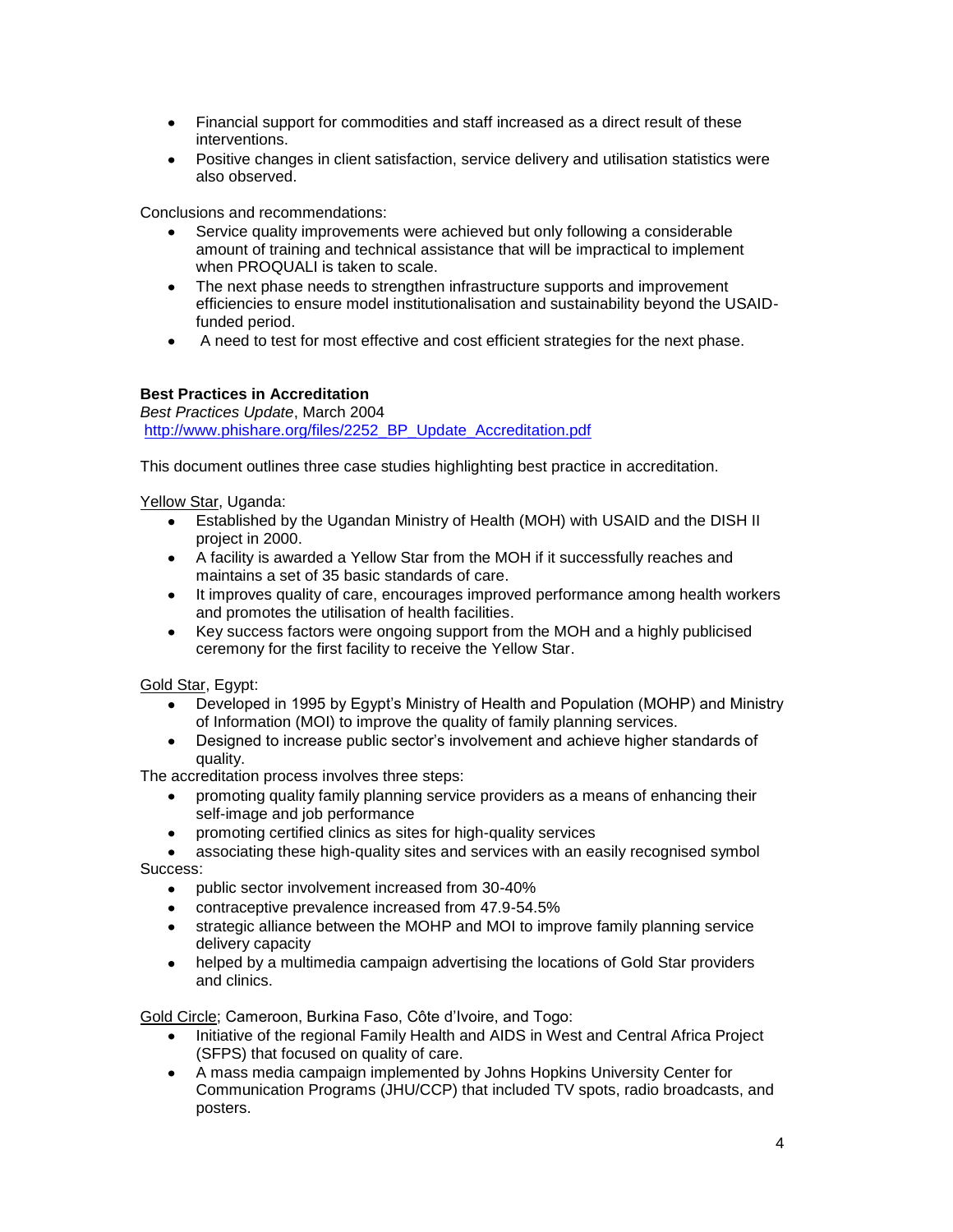- Posters showed the Gold Circle Campaign logo (a smiling provider with outstretched hand) and the slogan, "We are here to listen to you".
- A significant increase in the quality of family planning services was noted within the first six months of the campaign.
- Of the 206 participating SFPS clinics in the project countries, 98 (47.6%) were accredited Gold Circle clinics.
- Success was due to dialogue between providers and community representatives that empowered the community to demand and maintain improvements and gave them a sense of ownership.

## **Improving Quality of Health Care: The Yellow Star Program**

DISH II, 2002 <http://www.ugandadish.org/YSSuccess.doc>

This document describes the Yellow Star Program outlined in the previous document. Some additional details may be useful.

The 35 basic standards of quality required for certification fall into six categories:

- Infrastructure and Equipment
- Management Systems
- Infection Prevention
- Information, Education and Communication /Interpersonal Communication
- Clinical Skills
- **Client Services**

The Yellow Star is awarded to facilities that achieve and maintain 100% of these standards for a minimum of two consecutive quarters.

The programme was piloted in 12 districts during 2001 and 2002. A communication strategy with three main thrusts was launched in July 2001, and quarterly assessments began in October 2001. A Sensitisation Campaign targeting district and sub-county leaders through one-day sensitisation meetings and print materials familiarised them with the programme and enlisted their active involvement and support. A Provider Campaign encouraged health workers to change poor work practices through sensitisation meetings; training district and sub-district supervisors to conduct assessments and institute quality improvement approaches; quarterly newsletters; manuals about the Yellow Star programme; a kit of promotional materials that inspire adherence to standards; and the "Star Health Worker" award for providers with good interpersonal skills. A Community Campaign used posters, radio spots and programmes, and community meetings to educate the general public about the programme and encourage their involvement in quality improvement activities at their facilities.

## Results:

- During initial assessments, 179 government and NGO facilities met on average only 46.8% of the programme's basic standards.
- By the second assessment, this had increased to 64.8%, an 18% increase in only 3 months.
- For individual health facilities, improvement in standard achievement ranged from 13.7 to 20.9%.

Not only did the programme improve the quality of services, it also led to more efficient and effective supervision of health facilities and greater interest in health service quality among many district leaders.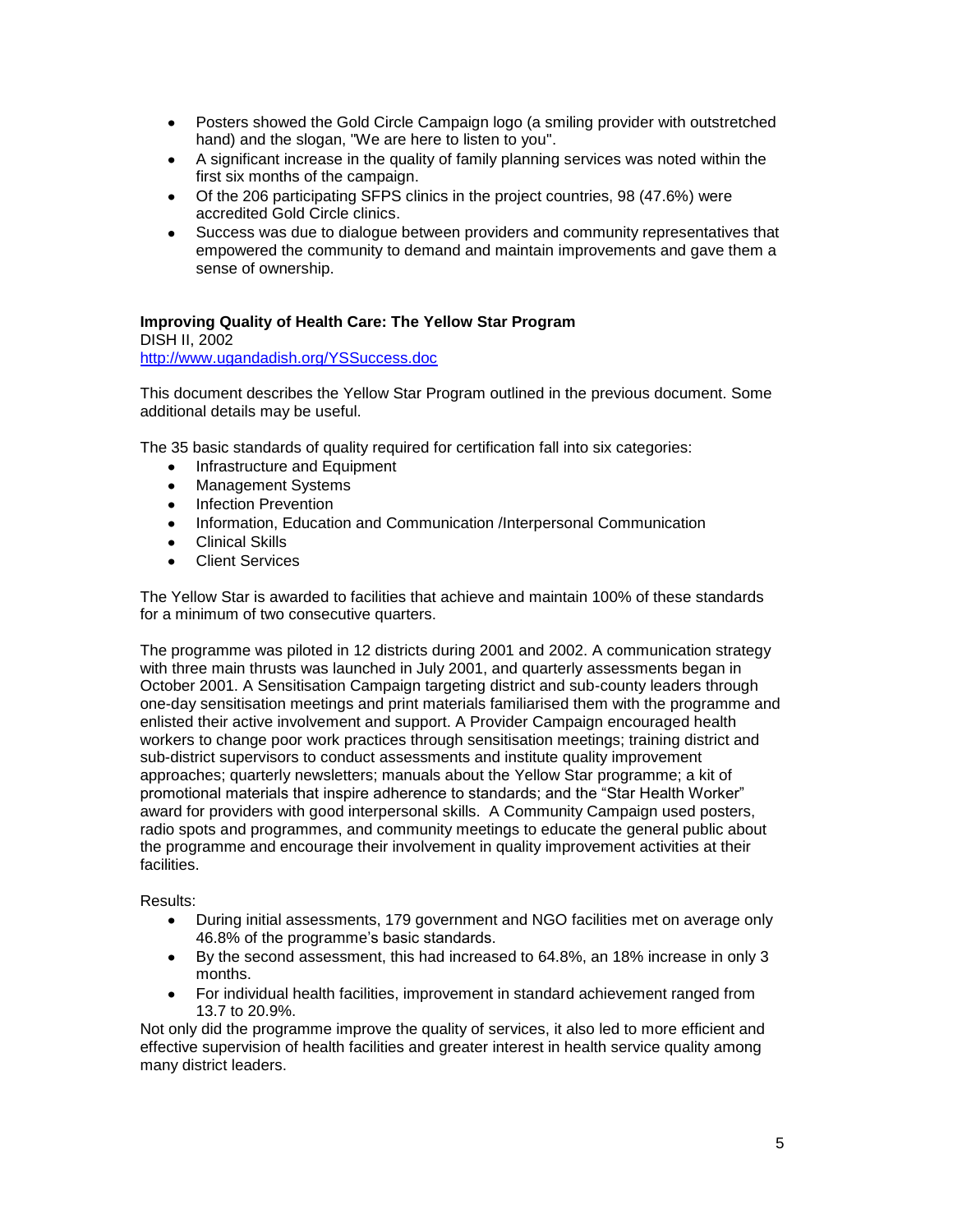**Impact of Quality Improvement Programme on Family Planning Services in Egypt** Hong, R., Misra, V. & Fronczak, N., *Eastern Mediterranean Health Journal*, 17 (1), 2011 [http://www.emro.who.int/emhj/V17/01/17\\_1\\_2011\\_0004\\_0010.pdf](http://www.emro.who.int/emhj/V17/01/17_1_2011_0004_0010.pdf)

Egypt's Ministry of Health and Population and Ministry of Information with support from the USAID developed a national family planning quality improvement programme, called the Gold Star programme. The programme was designed to promote the supply of quality family planning services through better training and supervision of providers and to stimulate demand for family planning by promoting higher quality services to the public. The programme assessed each facility in Egypt providing family planning services on a comprehensive checklist of 101 indicators of quality, including indicators of infrastructure availability, supply of family planning methods and condition of the facility. The assessment was undertaken quarterly to ensure that quality was sustained. A facility that met all 101 quality criteria for 2 consecutive quarters was awarded a Gold Star certificate, which had to be maintained at successive quarterly evaluations to retain the status. The Gold Star programme was concluded in 2000.

Data from the 2004 Egypt Service Provision Assessment survey were used to assess whether the certified Gold Star facilities had sustained higher quality services than non-Gold Star facilities 4 years after conclusion of the programme. A nationally representative sample of 637 facilities providing family planning services were compared using several quality indicators. Gold Star facilities had significantly better availability of family planning methods, counselling and examination services than non-Gold Star facilities, independent of type, size and geographical location. Providers in Gold Star facilities were also more likely to adhere to higher quality practices in counselling and examination than in non-Gold Star facilities. The Gold Star programme was effective and could be implemented elsewhere in the region and globally.

## **Gold Circle Clinics Campaign - West Africa**

Communication Impact Newsletter, March 2001, Number 11. Johns Hopkins University, Center for Communication Programs, 2003 <http://www.comminit.com/en/node/117475/38>

Johns Hopkins Bloomberg School of Public Health Center for Communication Programs (JHU/CCP) and Sant*é* Familiale et Pr*é*vention du SIDA (SFPS) launched a family planning community awareness project by building new Gold Circle clinics in Cameroon, Burkina Faso, Togo and Cote d'Ivoire.

JHU/CCP promoted GO (Gold Circle) sites through the mass media by broadcasting TV and radio spots and displaying posters and sign boards with the GO logo - a smiling provider with an outstretched hand - and the GO slogan "We are here to listen to you". Community participation was a principle aspect of the GO strategy. GO quality teams consisting of providers and community representatives planned local campaigns, including open clinic days, market days and health talks. Through community participation, each new clinic attracted people in its own creative way. Apart from promotional material such as key chains, T-shirts and calendars, one site had hostesses wearing sandwich boards with family planning messages and another site featured a comedy choir of elderly women singing about GO.

In order to receive the GO quality award the clinic was required to adhere to specific standards such as stocking a range of family planning methods, employing competent and informative counsellors, minimal waiting times, report clinical data regularly and practice safe infection prevention techniques. After four phases, a total of 100 accredited GO clinics were set up across Cameroon, Burkina Faso, Togo and Cote d' Ivoire (unfortunately, the political situation in Cote d' Ivoire made it impossible to collect evaluation data).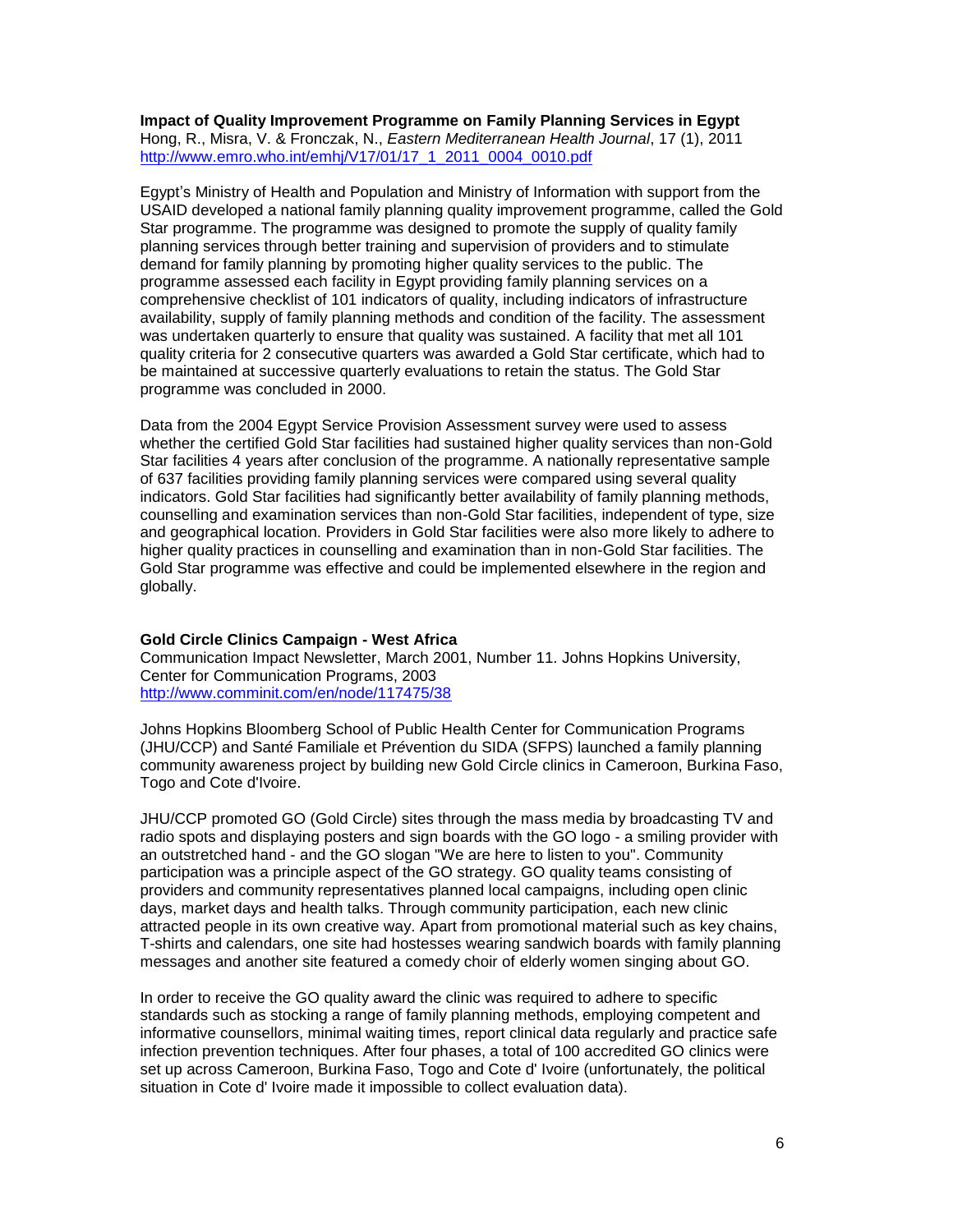Because the clinics were promoted to be user friendly through a wide range of media, the numbers of new clients rose significantly, even six months after the initial launch. Exit surveys conducted when a new client completed a visit showed a great satisfaction with the performance of the GO clinics.

#### **The Impact of a Regional Family Planning Service Promotion Initiative in Sub-Saharan Africa: Evidence From Cameroon**

Babalola, S. et al., *International Family Planning Perspectives*, 27 (4), 2001 <http://www.guttmacher.org/pubs/journals/2718601.html>

In 1998-9 Santé Familiale et Prévention du SIDA (SFPS) began a family planning initiative called Gold Circle (GO). It sought to reward and promote family planning quality improvements in the four target countries. Through a certification process and by using a quality-of-care diagnostic tool to determine the current quality level of services provided, 10 or more SFPS sites were selected and designated as GO sites in each country. This article documents the impact of the campaign in Cameroon, using results of a panel study supplemented with service statistics.

Findings from focus-group discussions revealed that from the clients' perspective, six criteria were important determinants of quality service: having good client-provider interactions; having a competent provider; obtaining affordable services; waiting a reasonable amount of time; having one's service needs met; and having a variety of medications and contraceptive methods available.

The GO initiative consisted of a two-pronged strategy that focused on service delivery improvements (the supply side) and the promotion of these improvements (the demand side).

The service statistics indicate that the campaign led to a significant increase in the demand for family planning services at Gold Circle clinics, with the number of new clients more than doubling immediately after the campaign launch.

**4. Current family planning accreditation in Uganda and IPPF**

## **The Family Planning Association of Uganda, FPAU**

Reproductive Health Uganda, site access: 5/4/2011 [http://www.rhu.or.ug/index.php?option=com\\_content&view=article&id=66&Itemid=76](http://www.rhu.or.ug/index.php?option=com_content&view=article&id=66&Itemid=76)

In 2005, FPAU was accredited to International Planned Parenthood Federation (IPPF) and was awarded the Quality of Care Certificate by the IPPF Africa Region (IPPFAR). This was an indication of the strides the Association had made in improving its services. FPAU Executive Director, Elly Mugumya, attributes this success to improved image, technical competence, confidence and ability to deliver, account and share best practices with other stakeholders.

## **IPPF Accreditation**

Site accessed: 5/4/2011 <http://www.ippf.org/en/About/Accreditation.htm>

A Member Association is accredited it if they meet IPPF membership standards. IPPF is a federation of 153 Member Associations, each making a contribution to sexual and reproductive health in its country in its own way.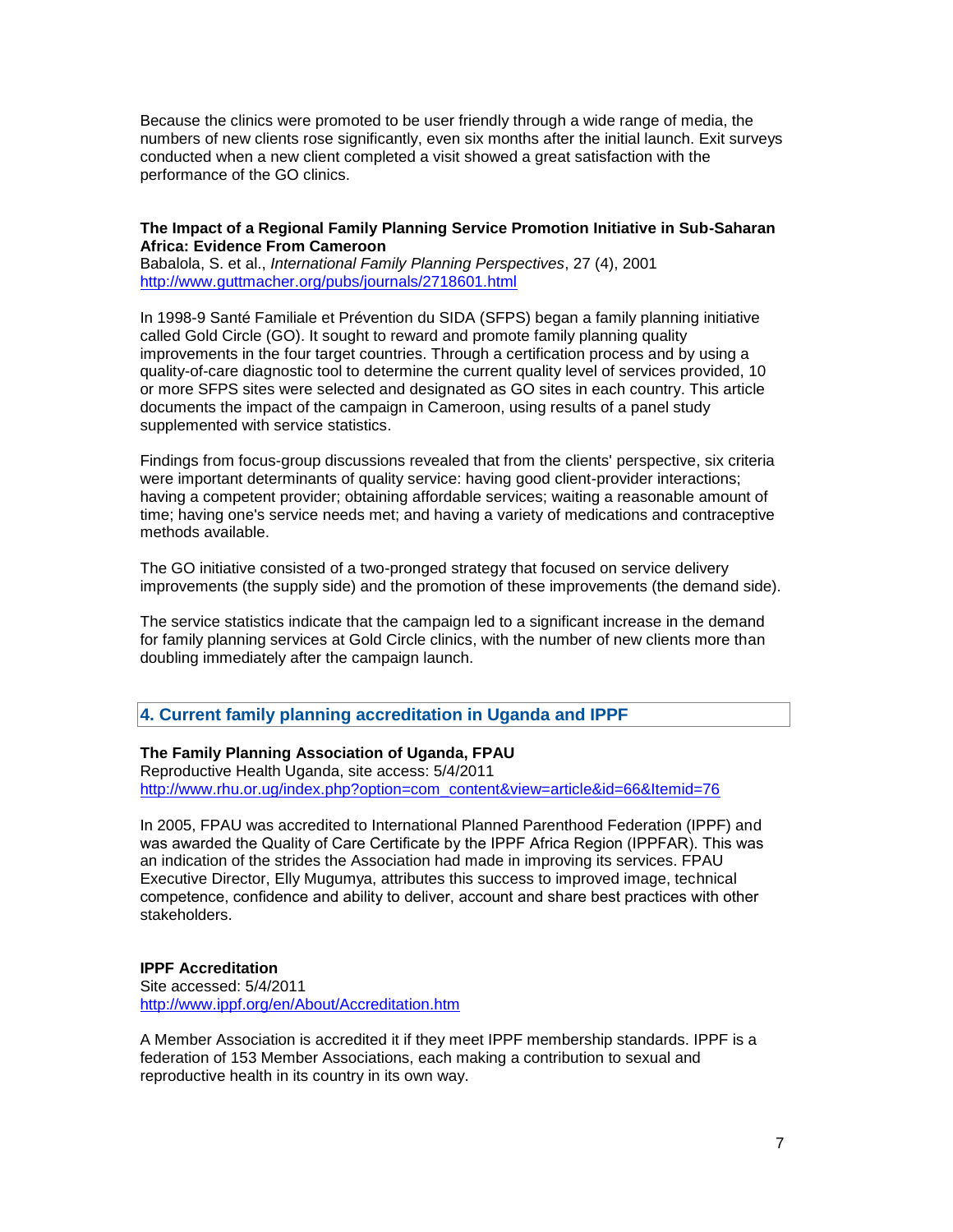## **IPPF Accreditation System, Upholding our Values and Principles**

IPPF, 2010 [http://www.ippf.org/NR/rdonlyres/3A46DB15-8722-41A0-974D-](http://www.ippf.org/NR/rdonlyres/3A46DB15-8722-41A0-974D-0BE18A4D415F/0/accreditation.pdf)[0BE18A4D415F/0/accreditation.pdf](http://www.ippf.org/NR/rdonlyres/3A46DB15-8722-41A0-974D-0BE18A4D415F/0/accreditation.pdf)

IPPF introduced an accreditation system in 2003 which was revised in 2009. The system is a formalised peer review that aims to ensure that all Members meet and comply with 49 essential standards. This demonstrates its commitment, as well as showing how it adheres to these commitments. This is checked and verified through an accreditation review process which takes place every five years.

The process:

- Each association assesses how well it meets the membership standards by replying to questions and supplying evidence.
- The assessment is then analysed by a review team of IPPF staff and a volunteer from another member association, during a desk review and then on-site visit.
- Once the assessment is complete the review team will work with the Association to agree on areas in need of improvement.
- Once an Association complies with all the membership standards, the IPPF Governing Council awards an accreditation certificate.

IPPF's 10 principles of membership are, to be:

- open and democratic
- well-governed
- **strategic and progressive**
- transparent and accountable
- well-managed
- financially healthy
- a good employer
- committed to results
- committed to quality
- a leading NGO in the country

## **IPPF Standards and Responsibilities of Membership**

[http://www.ippf.org/NR/rdonlyres/9041F7E1-3FC0-486D-BDFC-](http://www.ippf.org/NR/rdonlyres/9041F7E1-3FC0-486D-BDFC-F24B8D3D473F/0/StandardsMembership2009.pdf)[F24B8D3D473F/0/StandardsMembership2009.pdf](http://www.ippf.org/NR/rdonlyres/9041F7E1-3FC0-486D-BDFC-F24B8D3D473F/0/StandardsMembership2009.pdf)

Details of the 10 principles of membership as outlined in the previous document.

## **4. General information on accreditation**

## **Quality and Accreditation in Health Care Services, a Global Review**

WHO, 2003

[http://www.who.int/hrh/documents/en/quality\\_accreditation.pdf](http://www.who.int/hrh/documents/en/quality_accreditation.pdf)

This report has sections on:

- International structures and national structures and activities for improving healthcare
- Quality concepts and tools
- Health service accreditation programmes in different countries including South Africa and Zambia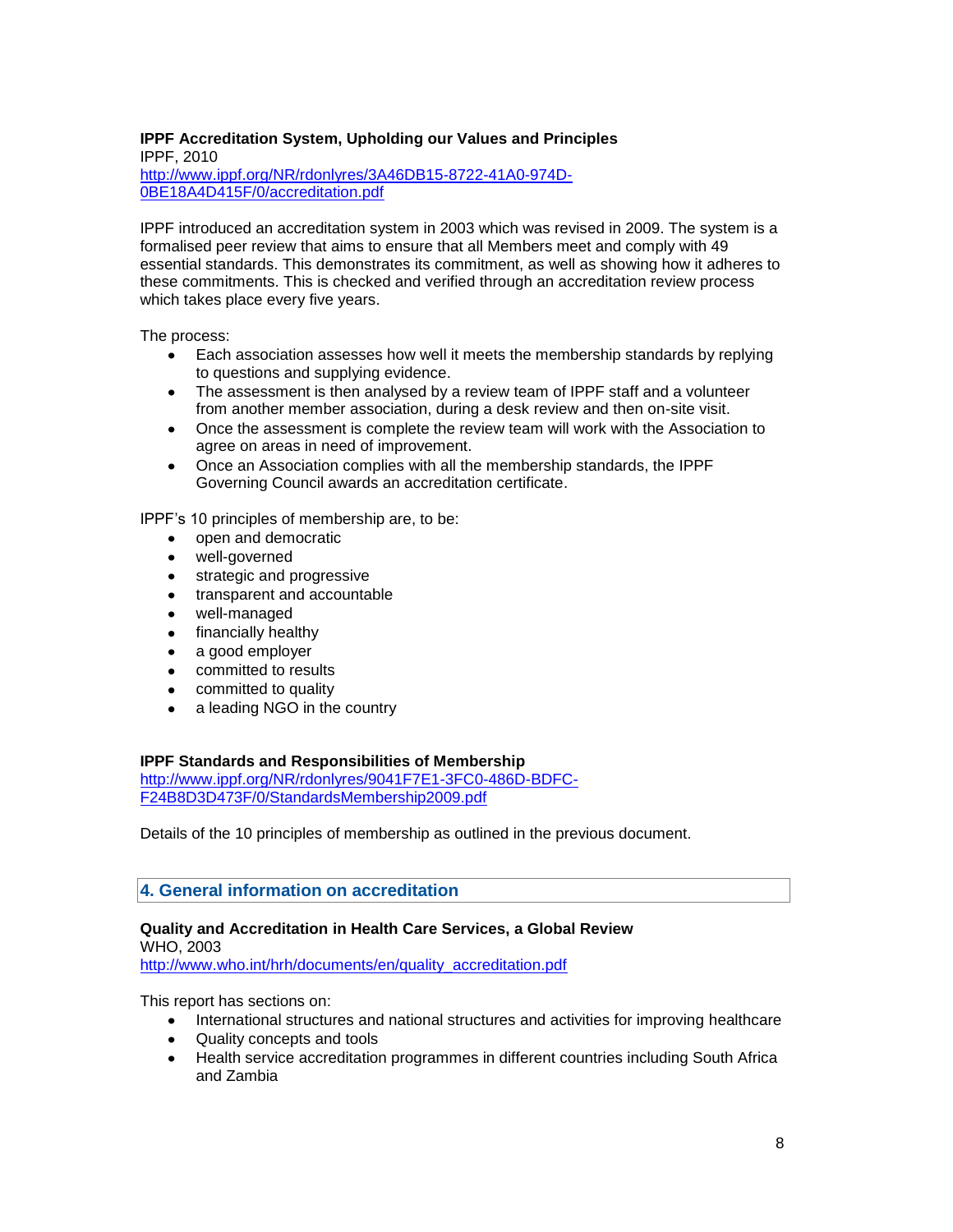## **Accreditation and Other External Quality Assessment Systems for Healthcare, Review of Experience and Lessons Learned**

Montagu, D., *DFID HSRC*, 2003

[http://collections.europarchive.org/tna/20100918075642/http://www.dfidhealthrc.org/publicatio](http://collections.europarchive.org/tna/20100918075642/http:/www.dfidhealthrc.org/publications/health_service_delivery/Accreditation.pdf) [ns/health\\_service\\_delivery/Accreditation.pdf](http://collections.europarchive.org/tna/20100918075642/http:/www.dfidhealthrc.org/publications/health_service_delivery/Accreditation.pdf)

This document contains the following sections:

- Theories of external quality assessment (EQA) and healthcare quality management
- Experience in international accreditation / EQA
- Public-private interaction in quality management
- Application in developing countries

An appendix lists major accreditation organisations based in developed countries.

## **African International Quality & Accreditation in Healthcare Conference: 10 & 11 May, 2011, South Africa**

[http://www.africahealthexhibition.com/Site-Root/Conference-](http://www.africahealthexhibition.com/Site-Root/Conference-Centre/Conferences1/International-Quality--Accreditation-in-Healthcare-Conference/)[Centre/Conferences1/International-Quality--Accreditation-in-Healthcare-Conference/](http://www.africahealthexhibition.com/Site-Root/Conference-Centre/Conferences1/International-Quality--Accreditation-in-Healthcare-Conference/)

This upcoming conference might be of use.

**5. Case studies for other healthcare facilities**

#### **Adolescent Health Service in South Africa, NAFCI - The National Adolescent Friendly Clinic Initiative**

Mabitsela, O., *Partners in Population and Development Africa Regional Office*  <http://ppdafrica.org/index.php/en/programs/goodpractices/46-southafricaadolescent>

The National Adolescent Friendly Clinic Initiative (NAFCI) is an accreditation programme designed to improve the quality of adolescent health services at the primary-care level and strengthen the public sectors ability to respond to adolescent health needs. NAFCI is implementing an innovative approach to improving adolescent health services by making health services more accessible and acceptable to young people, establishing national standards and criteria for adolescent healthcare in clinics throughout the country, and building the capacity of healthcare workers to provide quality services.

Implementation:

- Implemented through provincially based co-ordinators who work closely with all  $\bullet$ categories of clinic based staff and department of health managers to ensure compliance with NAFCI standards.
- Has developed a recognition system where clinics are assessed according to NAFCI standards and criteria. Clinics are awarded bronze, silver,or gold depending on how well they meet the standards.
- There is no direct chargeable cost to the clinics as the programme is funded by the  $\bullet$ Henry J. Kaiser Family Foundation and the National Department of Health.

Lessons learned:

- Developing a system that is sustainable and can be maintained by the district and provincial health systems with minimum resources is challenging.
- It can be difficult to keep healthcare providers motivated and interested in implementing NAFCI in light of the many other primary healthcare programmes and initiatives that are being introduced.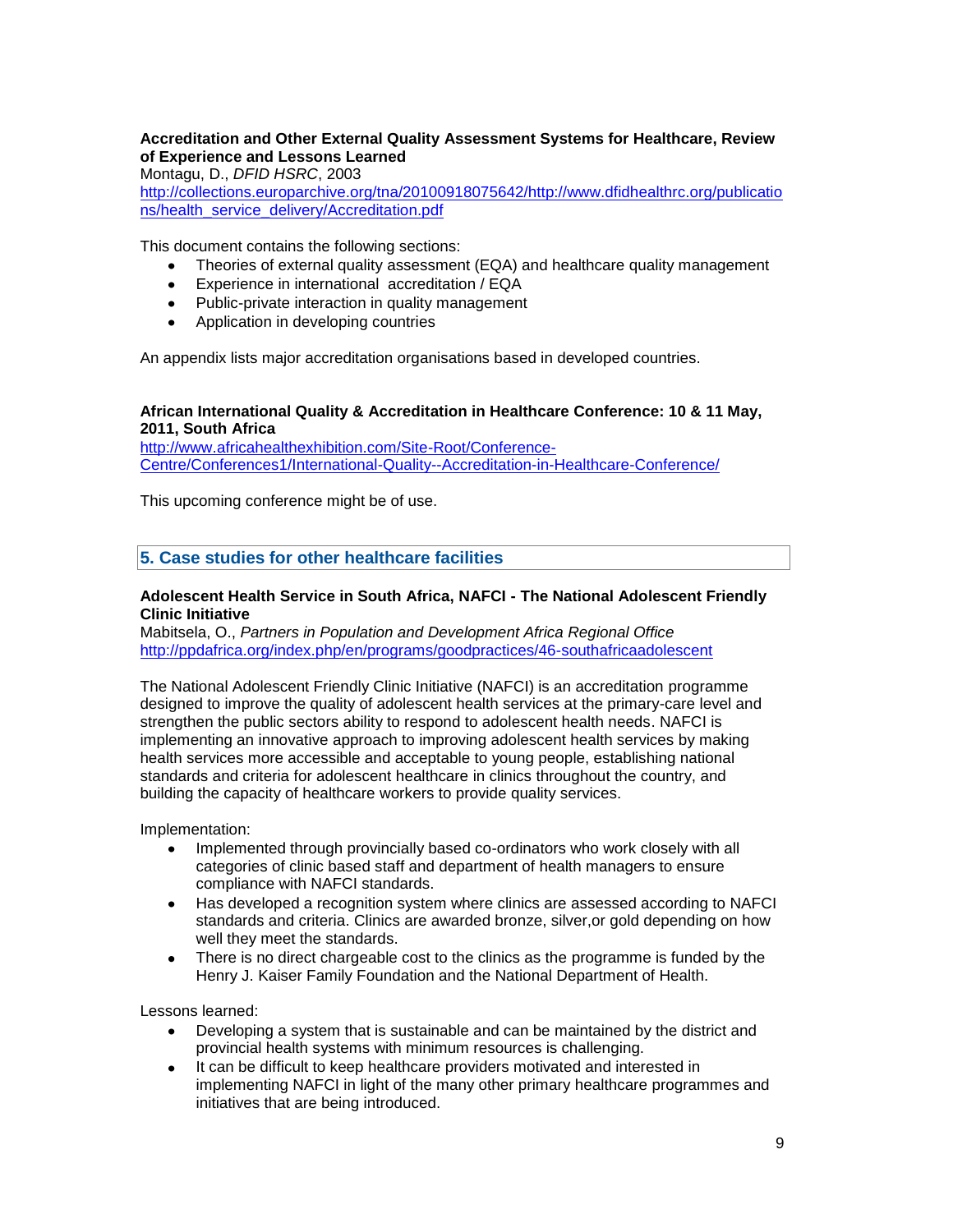Even though NAFCI focuses on adolescents, it will contribute to improved quality of care at all levels, thus supporting other initiatives.

The ten NAFCI standards for accreditation of clinics are as follows:

- Management systems are in place to support effective provision of the essential service package for adolescent-friendly services.
- The clinic has policies and processes that support the sexual and reproductive rights of adolescents.
- Clinic services appropriate to the needs of adolescents are available and accessible.
- The clinic has a physical environment conducive to the provision of adolescent health services.
- The clinic has drugs, supplies, and equipment to provide the essential service package.
- Systems are in place to train staff to provide adolescent-friendly services.
- Information, education, and communication consistent with the essential service package is provided.
- Adolescents receive an accurate physical assessment.
- Adolescents receive individualised care based on standard service delivery guidelines.
- The clinic provides continuity of supplies and services for adolescents.

Clinics are accredited with a Bronze star for a 30-60% score, Silver for 61-90% and a Gold star for greater than 90%.

## Results:

- 5 were clinics accredited.
- 36 clinics are implementing standards.
- There was a change in staff responsiveness to youth.
- There is increased participation of youth at clinics, average monthly utilisation by 10- 19 year olds increased from 340 in 2002 to 420 in 2004.
- There is increased participation of the community in clinic activities.

## **The Nicaragua Mother and Baby Friendly Health Units Initiative: Factors Influencing its Success and Sustainability**

Quality Assurance Project & United Nations Childrens Fund, *USAID*, 2006 <http://www.hciproject.org/sites/default/files/NicMotherBabyFriend.pdf>

The Baby Friendly Hospital Initiative launched by United Nations Children's Fund (UNICEF) and the World Health Organization (WHO) in 1993 has become the world's largest focused accreditation programme, with over 19,000 hospitals in 150 countries certified as having complied with the "Ten Steps to Successful Breastfeeding." Yet, for all its success, the initiative is having problems with sustainability.

Too frequently, well-trained staff move on, hospitals lose their initial enthusiasm and commitment, and hospitals that once met certification standards no longer do so. However, the Mother and Baby Friendly Health Units Initiative (MBFHI) in Nicaragua, a program of the Ministry of Health in cooperation with UNICEF, appears to be the exception.

Quality assurance has been important to success. Certification uses rigorous, quantitative measurements by a multi-disciplinary team of external experts selected by UNICEF/Nicaragua and the Ministry of Health. The certification criteria differ for different types of health units, appropriately so. Direct care units (hospitals, health centres, and health posts) must meet the 10 (or 11) steps for successful breastfeeding, while health systems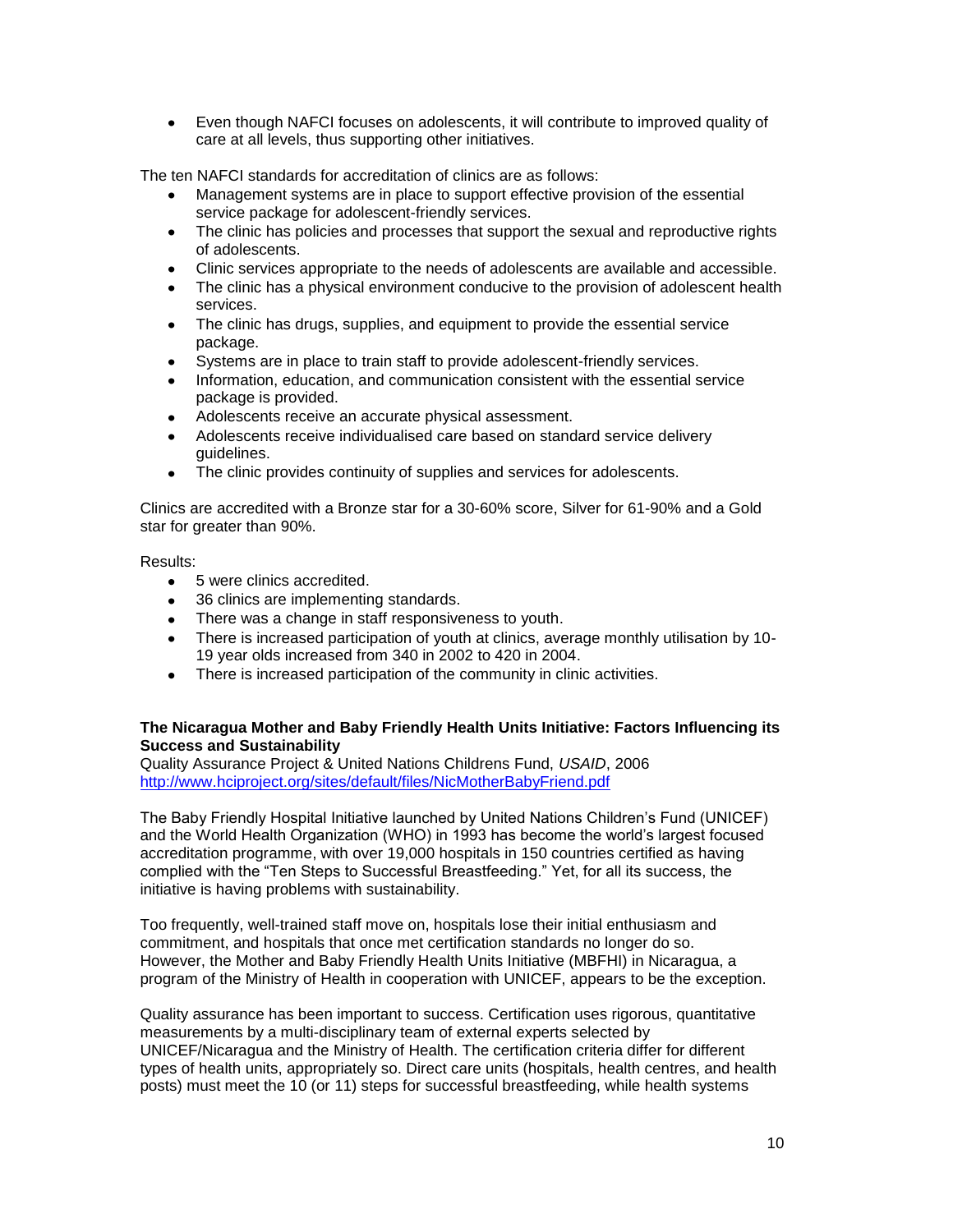(SILAIS and municipalities) must have a minimum percentage of the health units in their jurisdiction certified.

The certification process is initiated by the health unit itself and may take a year or more, but during that time, the health unit discovers its shortcomings and corrects them; learns to carry out and appreciate the value of good standards and rigorous measurements; and generally develops a culture that supports measurement, planning, and improvement. The long certification process is usually intense and emotionally charged. The greatest learning usually occurs during the self-assessment and improvement phase that precedes the official certification visit.

The estimated cost of certifying one typical municipality (one health centre and five health posts), based on average certification costs incurred by the Ministry of Health in the past year (05/06), is US\$ 4,686. This includes training, evaluation and certification costs (see p28 for a breakdown of costs).

## **Safe Motherhood Studies - Timeliness of In-Hospital Care for Treating Obstetric Emergencies**

Edson. W et al., *Operations Research Results*, USAID 2006 [http://www.hciproject.org/sites/default/files/Timeliness%20of%20in](http://www.hciproject.org/sites/default/files/Timeliness%20of%20in-hospital%20care%20for%20obstetric%20emergencies.pdf)[hospital%20care%20for%20obstetric%20emergencies.pdf](http://www.hciproject.org/sites/default/files/Timeliness%20of%20in-hospital%20care%20for%20obstetric%20emergencies.pdf)

The Joint Commission for Hospital Accreditation developed a framework in 1993 for improving healthcare provider performance, defining nine aspects of performance. One aspect was timeliness, defined as, "the degree to which care is provided to the patient at the most beneficial or necessary time." Since then, timeliness has emerged as a key component of monitoring the quality of healthcare. The Institute of Medicine in 2001 brought it into sharper focus by discussing the consequences of a lack of timeliness, ranging from long waiting times that patients may interpret as lack of respect from providers to delay in the diagnosis or treatment of an illness. The National Health Care Quality report card included a conceptual framework for quality of healthcare with four dimensions: safety, effectiveness, patient centeredness, and timeliness.

The report defines timeliness as "obtaining needed care and minimizing unnecessary delays in getting that care." It also defines three sub-categories of timeliness (1) access to the system of care, (2) timeliness in getting to care for a particular problem, and (3) timeliness within and across episodes of care. In developing countries, timeliness relating to safe motherhood was brought to the fore by the three-delay model, which specifies three types of delays that contribute to the likelihood of maternal death in the event of a complication: (1) delay in deciding to seek care, (2) delay in reaching a treatment facility, and (3) delay in receiving adequate treatment at the facility.

#### **Setting Up a National Hospital Accreditation Program: the Zambian Experience** The Quality Project, *USAID*, 2000

[http://www.hciproject.org/sites/default/files/Setting%20up%20a%20national%20hospital%20a](http://www.hciproject.org/sites/default/files/Setting%20up%20a%20national%20hospital%20accreditation%20program%20The%20Zambian%20experience_0.pdf) [ccreditation%20program%20The%20Zambian%20experience\\_0.pdf](http://www.hciproject.org/sites/default/files/Setting%20up%20a%20national%20hospital%20accreditation%20program%20The%20Zambian%20experience_0.pdf)

This paper describes the Zambia accreditation programme including:

- Recognising the need to improve hospital quality and choosing accreditation to address this need
- Choosing the appropriate accreditation model
- Setting up the formal structure to advise and manage the programme
- Developing and testing standards and designing the survey process
- Recruiting, hiring and training surveyors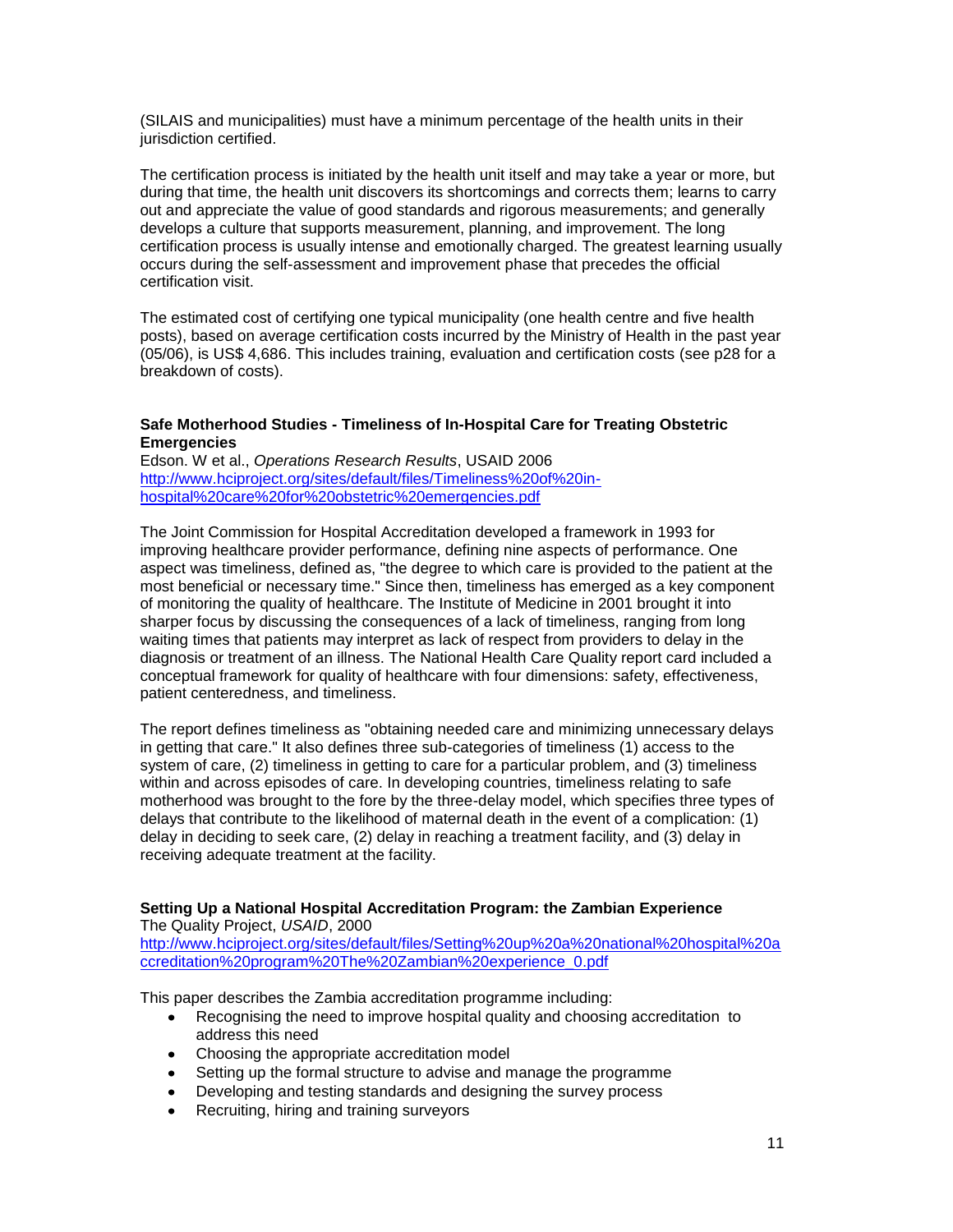- Conducting educational campaigns and consultative surveys
- Refining policies, procedures and rules for accreditation
- Developing the accreditation database format
- Conducting full accreditation surveys
- Interpreting survey data and making accreditation decisions.

## **Review of Health Services Accreditation Programs in South Africa**

Salmon, J.W. et al., *USAID*, 2003 [http://www.hciproject.org/sites/default/files/Summary.%20The%20Impact%20of%20Accredita](http://www.hciproject.org/sites/default/files/Summary.%20The%20Impact%20of%20Accreditation%20on%20the%20Quality%20of%20Hospital%20Care.%20KwaZulu-Natal%20Province,%20Republic%20of%20South%20Africa.pdf) [tion%20on%20the%20Quality%20of%20Hospital%20Care.%20KwaZulu-](http://www.hciproject.org/sites/default/files/Summary.%20The%20Impact%20of%20Accreditation%20on%20the%20Quality%20of%20Hospital%20Care.%20KwaZulu-Natal%20Province,%20Republic%20of%20South%20Africa.pdf)[Natal%20Province,%20Republic%20of%20South%20Africa.pdf](http://www.hciproject.org/sites/default/files/Summary.%20The%20Impact%20of%20Accreditation%20on%20the%20Quality%20of%20Hospital%20Care.%20KwaZulu-Natal%20Province,%20Republic%20of%20South%20Africa.pdf)

There is growing evidence of the impact of quality assurance methods on the quality of care in resource-constrained environments like South Africa's, where simple solutions such as retraining of staff or the supply of additional resources have failed. The wealth of quality assurance experience in South Africa thus far can provide lessons that will benefit not only the health sector reform locally but also other quality improvement efforts worldwide.

Urgently needed are guidelines for the interested national stakeholders to use in developing quality initiatives. The review team hopes that the findings and recommendations here will shed light on the status of accreditation in South Africa and pave the way for the establishment of a national framework for ensuring quality—especially equitable—healthcare.

## **6. Rewards**

**Dealing with difficult design decisions: The experience of an RBF pilot program in Haut-Katanga District of Democratic Republic of Congo (DRC)** Brendenkamp, C., *RBF*, 2011 [http://www.rbfhealth.org/rbfhealth/system/files/PBF%20pilot%20in%20Haut-](http://www.rbfhealth.org/rbfhealth/system/files/PBF%20pilot%20in%20Haut-Katanga%20DRC.pdf)[Katanga%20DRC.pdf](http://www.rbfhealth.org/rbfhealth/system/files/PBF%20pilot%20in%20Haut-Katanga%20DRC.pdf)

Criteria for selection of beneficiaries:

- the facilities are considered part of the national health system
- the facilities are able to deliver the basic package of health services
- they agree to a reduction in the user fees according to a defined schedule

The project is funded by World Bank-financed Health Sector Rehabilitation and Support project (HSRSP) which involves contracting NGOs to provide support to health services.

There are two dimensions to the size of the incentive that is associated with each service, i.e. the "price". One is the absolute price and the other is the price relative to other services.

At best, however, the "appropriate" price is a guess. There is uncertainty as to how service delivery will respond to changes in incentives/prices. There is uncertainty about how reductions in user fee revenue may be offset by payments under the scheme (which depend both on changes in utilisation and on the prices). It is also not known what perverse incentives may be created. Therefore, the design needs to remain flexible. Based on reviews of facility performance and budget execution, prices need to be periodically reviewed, and if need be revised upwards or downwards. Periodic consideration also needs to be given to shifting the incentive payments to alternative types of health services.

Evaluation of the scheme is being undertaken with results expected in November 2011.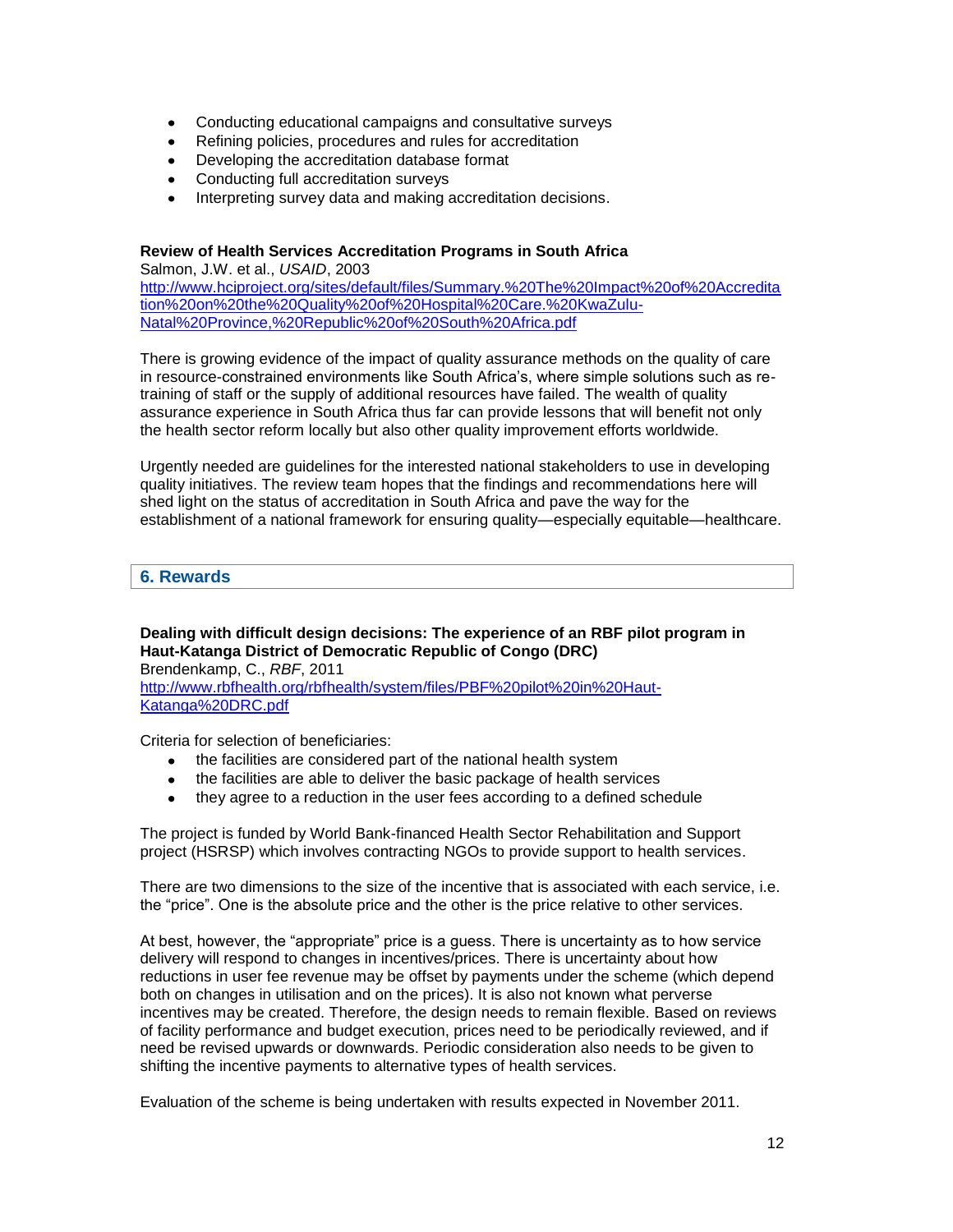Overall support to health services in the district by the HSRSP, including infrastructure and equipment investments, drugs and consumables (including anti-malarial bednets), technical supervision and support (and incentives for health administrators and hospitals not included in the experiment) is approximately US\$ 3.50 per capita annually. Added to this are the incentives to health facilities included in the intervention and comparison groups, equivalent to US\$0.75 per capita per year. Compared to results-based financing interventions elsewhere in DRC and in Central Africa region, this is a small incentive. The performance-based payment allocated to health centres in the results-based financing schemes in the provinces of Kasai Oriental, Kasai Occidental, South Kivu and North Kivu range from about US\$ 1 to US\$ 1.50 per capita per year, with still higher figures in Rwanda and Burundi. Yet, this small incentive would still count for a large proportion of the total income of the facilities, and is expected to be sufficient to modify staff behaviour. Implementation cost, including establishing systems, technical supervision and community verification, totals an additional US\$ 0.22 per capita annually.

Additional cost, unique to the experimental pilot nature of the programme, is external technical assistance to the design and implementation of the pilot and the impact evaluation, as well as data collection and analysis, totalling approximately US\$0.50 per capita annually.

#### **Pay for Performance for Improved Health in Egypt**

El-Saharty, S. et al., *Health Systems 2020 Project*, 2010 [http://www.healthsystems2020.org/files/2763\\_file\\_Egypt\\_Brief\\_Format\\_FIN\\_REV\\_10.pdf](http://www.healthsystems2020.org/files/2763_file_Egypt_Brief_Format_FIN_REV_10.pdf) Annex on accreditation [http://www.healthsystems2020.org/files/2783\\_file\\_Egypt\\_Annex\\_B.pdf](http://www.healthsystems2020.org/files/2783_file_Egypt_Annex_B.pdf)

This scheme made payments to healthcare facilities and providers linked to specific and measurable performance indicators. After several years of trying to improve the quality of healthcare solely through improvements in infrastructure and management, pay-forperformance (P4P) would pay providers for actual results achieved, and in the process, give them more autonomy over how funds (i.e., bonuses) were spent.

Targets were established for each indicator based on previous trends and achievements. Some targets, such as those that relate to family planning, vary by facility based on current utilisation data and demographic indicators (e.g., the number of married women of reproductive age in the catchment area).

A combination of provider payment mechanisms is used for paying contracted healthcare facilities. The basic mechanism is fee-for-service in combination with an adjusted payment aiming at controlling associated moral hazards, achieving efficiency, and enhancing quality of services provided. This necessitates using a hybrid payment mechanism with various monetary values for different levels of utilisation and performance-based incentives.

There have been four major assessments of the Egyptian Health Sector Reform Program, all of which show positive results. Although it is difficult to attribute improvements directly to P4P, it is unlikely that such results could have been achieved without the incentive payments.

## **Vouchers for Health: Increasing Utilization of Facility-Based STI and Safe Motherhood Services in Uganda**

Bellows, B. & Hamilton, M., *Health Systems 2020 Project*, 2009 [http://www.healthsystems2020.org/files/2576\\_file\\_Uganda\\_Brief\\_FIN\\_Small.pdf](http://www.healthsystems2020.org/files/2576_file_Uganda_Brief_FIN_Small.pdf)

This case study shares the experience of Uganda using vouchers to stimulate uptake of services for sexually transmitted infections (STIs) and safe deliveries. P4P was first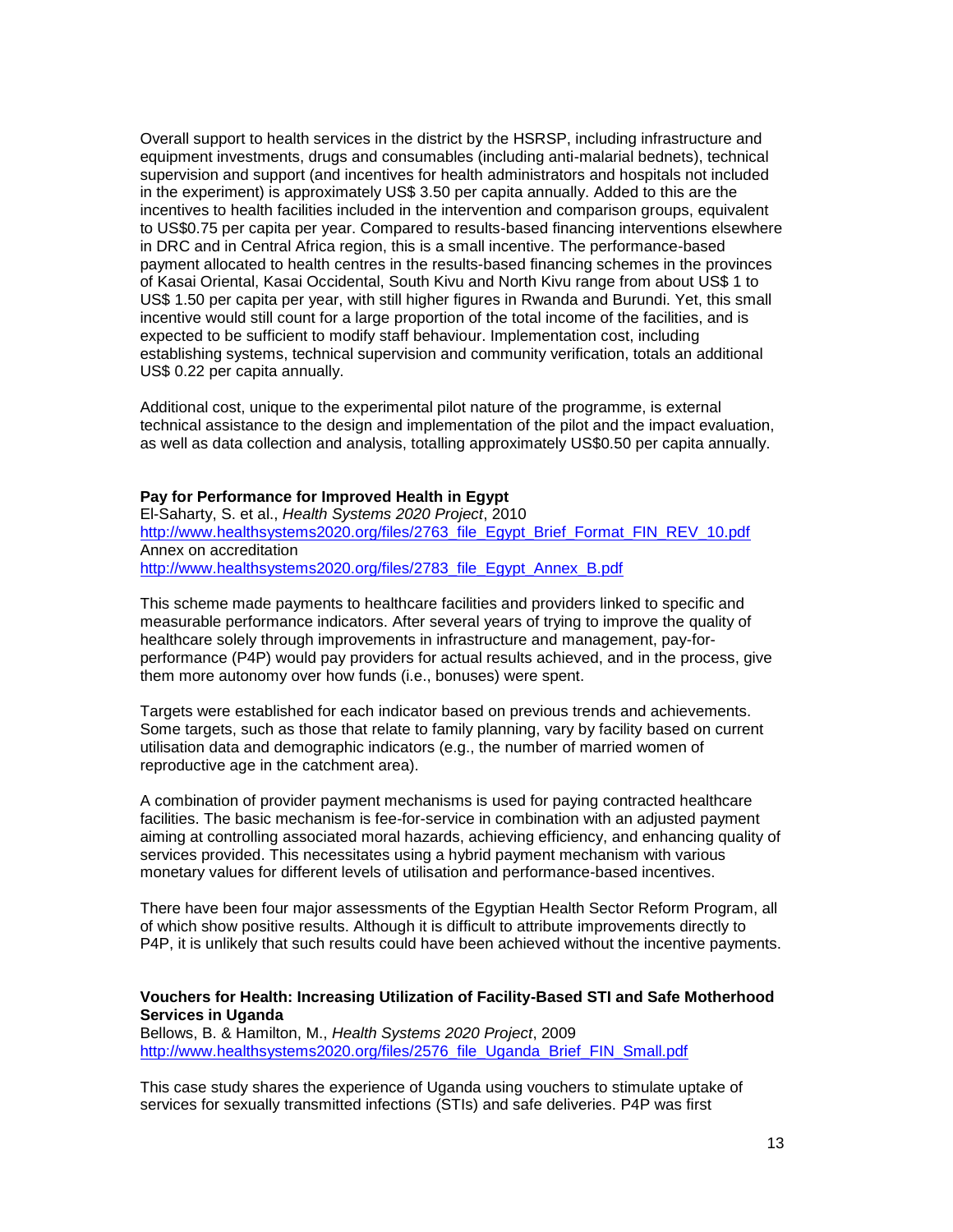introduced to increase treatment of STIs; later a safe motherhood component was added to augment the number of facility-based deliveries. Specific vulnerable groups are targeted and receive subsidised vouchers, which they can use to access services at accredited private clinics.

Findings reveal that STI symptom knowledge increased and that the reduction in syphilis prevalence was greater among respondents who lived closer to contracted private facilities. Yet STI treatment utilisation did not increase significantly and the programme experienced a handful of challenges (for example, with claims management). This case study provides an example of how a government can regulate the private health sector through use of financial incentives and offers lessons for countries wishing to expand service access to safe motherhood and STI treatment through P4P engagement of private sector providers.

#### **Vouchers for Health: Increasing Utilization of Facility-based Family Planning and Safe Motherhood Services in Kenya**

Bellows, B., Hamilton, M. & Kundu, F., *Health Systems 2020 Project,* 2010 [http://www.healthsystems2020.org/files/2563\\_file\\_Kenya\\_Brief\\_Format\\_FIN\\_15\\_Sept.pdf](http://www.healthsystems2020.org/files/2563_file_Kenya_Brief_Format_FIN_15_Sept.pdf)

This case study describes a Kenyan demand- and supply- side pay-for performance (P4P) scheme that uses vouchers as a means to reduce maternal and child mortality. Subsidised vouchers are targeted to poor women, enabling increased access to a range of safe motherhood and family planning services. Accredited public and private health service providers are reimbursed for voucher-supported services provided. Findings show that uptake of safe motherhood vouchers was very successful; however uptake of family planning vouchers proved more complex. This case study provides an example of a Government-led programme to increase service utilisation and offers lessons for countries considering implementing similar voucher-driven schemes.

## **Using Supply-side Pay for Performance to Strengthen Health Prevention Activities and Improve Efficiency: The Case of Belize**

Vanzie, M., *Health Systems 2020 Project*, 2010 [http://www.healthsystems2020.org/files/2620\\_file\\_Belize\\_Brief\\_Format\\_FIN\\_3.pdf](http://www.healthsystems2020.org/files/2620_file_Belize_Brief_Format_FIN_3.pdf)

Supply-side pay for performance (P4P) in Belize consists of monthly capitation payments, discounted based on achievement of monthly performance indicators by contracted public and private primary healthcare clinics, plus annual performance awards to the clinics. The goal of the scheme is to increase access, improve the quality of services, and enhance the productivity of healthcare workers. The scheme specifically focuses on pre- and postnatal care and deliveries, and primary care for chronic illnesses such as diabetes, hypertension, and asthma. Belize's National Health Insurance (NHI) administers the P4P scheme and the Ministry of Health determines policies that include defining the packages of services and licensing and accrediting health facilities. The programme started as a pilot in 2001 and currently covers 40 percent of the population. Scheme managers are considering a shift from rewarding process and some output measures to rewarding output and outcome measures.

**About OBA (output-based aid) and Output-based Healthcare in Uganda** *Output-based Healthcare, trials and successes of contracted patient care in Uganda*, Site accessed 11/04/2011 <http://oba-uganda.net/about/>

The growth of output-based aid (OBA) in the Ugandan health sector is based on the conviction that public health goals can be achieved with contracted incentives to healthcare providers. In Uganda the OBA approach is built on a performance-based contract and patient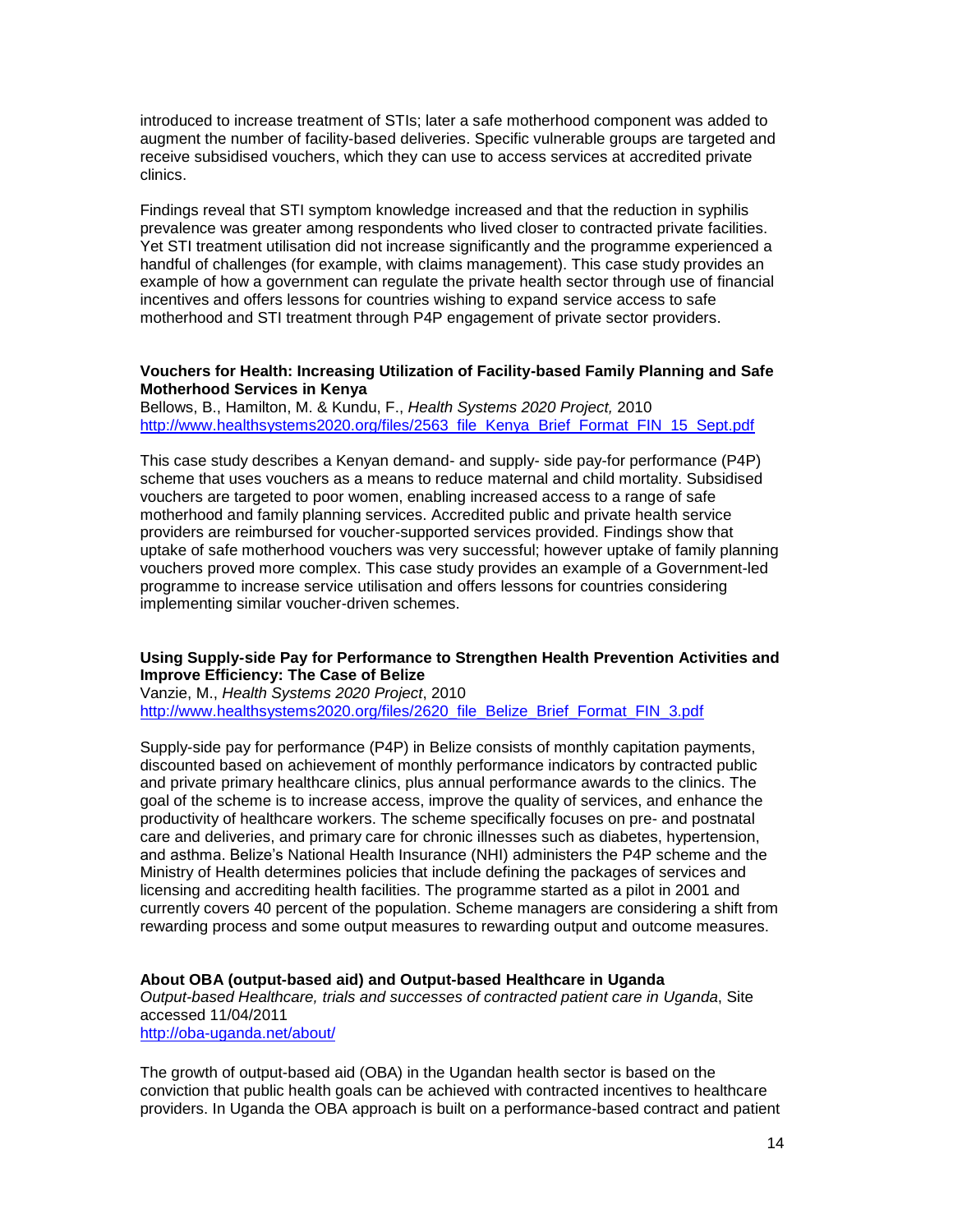vouchers that entitles the bearer to choose care from any contracted health centre. Healthcare providers must meet accreditation standards and then compete to diagnose and treat patients in exchange for the voucher. The vouchers' cost to the patient is heavily subsidised. The provider is reimbursed at a negotiated rate that reflects the cost of service provision and a reasonable profit. Service providers are reimbursed only after verification of contractually delivered services. The Uganda OBA programmes are designed to give patients the economic power to demand high quality healthcare delivery, to target high risk or low income patients for critical services, to augment general population utilisation rates, and to contain per-unit costs.

#### **Rwanda: Performance-Based Financing in Health**

Rusa, L. & Fritsche, G., in: Sourcebook on Emerging Good Practice*, Managing for Development Results*, 2007 <http://www.mfdr.org/sourcebook/2ndEdition/4-3RwandaPBF.pdf>

This report introduces performance-based-pay in Rwandan health services and discusses application the scheme and problem solving for all levels of the health system.

Results include increases in new users, institutional deliveries, vaccinated children and contraceptive prevalence rates (CPRs). One model reported an increase in CPR from 0.44% in 2002 to 7% in 2005.

#### **Innovative Financing Partnerships Help Uganda Meet the Unmet Need for Family Planning**

News Bureau, *Management Sciences for Health*, January 2011 [http://www.msh.org/news-bureau/innovative-financing-partnerships-help-uganda-meet-the](http://www.msh.org/news-bureau/innovative-financing-partnerships-help-uganda-meet-the-unmet-need-for-family-planning.cfm)[unmet-need-for-family-planning.cfm](http://www.msh.org/news-bureau/innovative-financing-partnerships-help-uganda-meet-the-unmet-need-for-family-planning.cfm)

A performance-based financing (PBF) grant has helped the Kamuli VSC (Voluntary Surgical Contraception) health clinic in Kamuli District, Uganda drastically increase the quantity of family planning services provided to clients. In September 2010, the clinic saw 10 family planning clients per week; now nearly 80 clients receive family planning services each week. Kamuli VSC health clinic is supported by Family Life Education Program (FLEP), and a local private sector organization 'STRIDES for Family Health' has assisted with a PBF contract since September 2010. The new grant allowed Kamuli health clinic the opportunity to provide additional family planning services, including Long-Acting and Permanent Methods (LAPM) which were previously unavailable.

#### **A Vision for Health: Performance-Based Financing in Rwanda, End-of-Project Report for the Rwanda HIV/PBF Project**

Rwanda HIV/Performance-Based Financing Project, 2009 [http://www.msh.org/resource-center/publications/upload/Rwanda-EOP-11-10-09\\_spreads.pdf](http://www.msh.org/resource-center/publications/upload/Rwanda-EOP-11-10-09_spreads.pdf)

Performance-based financing is a contracting mechanism that is rooted in a simple premise: rewarding health service providers for positive results leads to even more positive results, which contributes to improved health outcomes. The Rwanda HIV/PBF Project started in 2005 with the objective of improving the access, quality, and efficiency of HIV clinical services while ensuring that incentives for HIV services did not negatively affect primary care services.

The project not only achieved that objective, but also contributed to overall improvement in the quality and delivery of basic health care services and the strengthening of the Rwandan health system. Although simultaneous introduction of several reforms makes it difficult to single out any one cause for improvement, results from a 2008 World Bank-sponsored PBF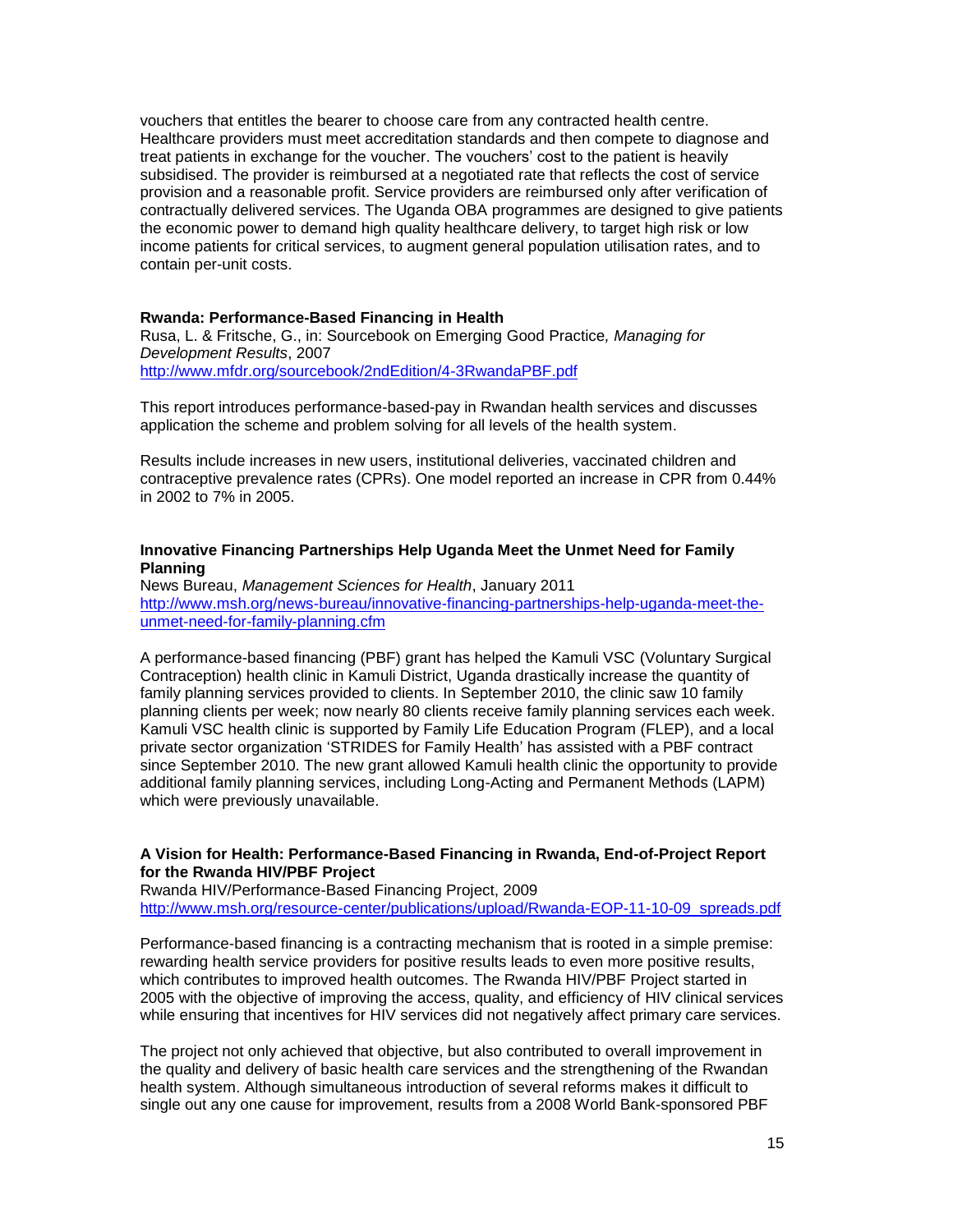impact evaluation revealed that overall clinical care improved significantly in districts where PBF had been introduced.

According to data from the Interim Demographic and Health Survey (2007–08) and other sources, indicators measured by the HIV/PBF Project showed the following improvements in primary health care:

- an increase in the contraceptive prevalence rate among married women from 10 percent in 2005 to 36 percent in 2007–08
- an increase in the percentage of births attended by skilled health personnel from 31 percent in 2005 to 52 percent in 2007
- a reduction in childhood mortality from 152 per 1,000 live births in 2005 to 103 per 1,000 live births in 2007
- almost 100 percent increase in the average number of women per health centre (re)vaccinated against tetanus, an avoidable and often fatal disease

#### **Performance-based Financing and Changing the District Health System: Experience from Rwanda**

Soeters, R., Habineza, C. & Peerenboom, P.B., *WHO Bulletin*, 84(11), 2006 <http://www.who.int/bulletin/volumes/84/11/06-029991.pdf>

Evidence from low-income Asian countries shows that performance-based financing (as a specific form of contracting) can improve health service delivery more successfully than traditional input financing mechanisms. We report a field experience from Rwanda demonstrating that performance-based financing is a feasible strategy in sub-Saharan Africa too. Performance-based financing requires at least one new actor, an independent well equipped fundholder organisation in the district health system separating the purchasing, service delivery as well as regulatory roles of local health authorities from the technical role of contract negotiation and fund disbursement.

In Rwanda, local community groups, through patient surveys, verified the performance of health facilities and monitored consumer satisfaction. A precondition for the success of performance-based financing is that authorities must respect the autonomous management of health facilities competing for public subsidies. These changes are an opportunity to redistribute roles within the health district in a more transparent and efficient fashion.

## **Performance-based Financing for Health, Lessons from Sub-Saharan Africa**

Toonen, J. et al., *Royal Tropical Institute of the Netherlands (KIT)*, 2009 [http://www.kit.nl/net/KIT\\_Publicaties\\_output/ShowFile2.aspx?e=1593](http://www.kit.nl/net/KIT_Publicaties_output/ShowFile2.aspx?e=1593)

This report includes:

- An introduction with a literature review of lessons learned from PBF approaches
- Determinants for success of PBF
- The effects of PBF on health service productivity
- Monitoring and managing PBF

## **7. Additional information**

## **Author**

This query response was prepared by **Laura Bolton** l.bolton@ids.ac.uk

**Contributors** Lani Marquez, USAID